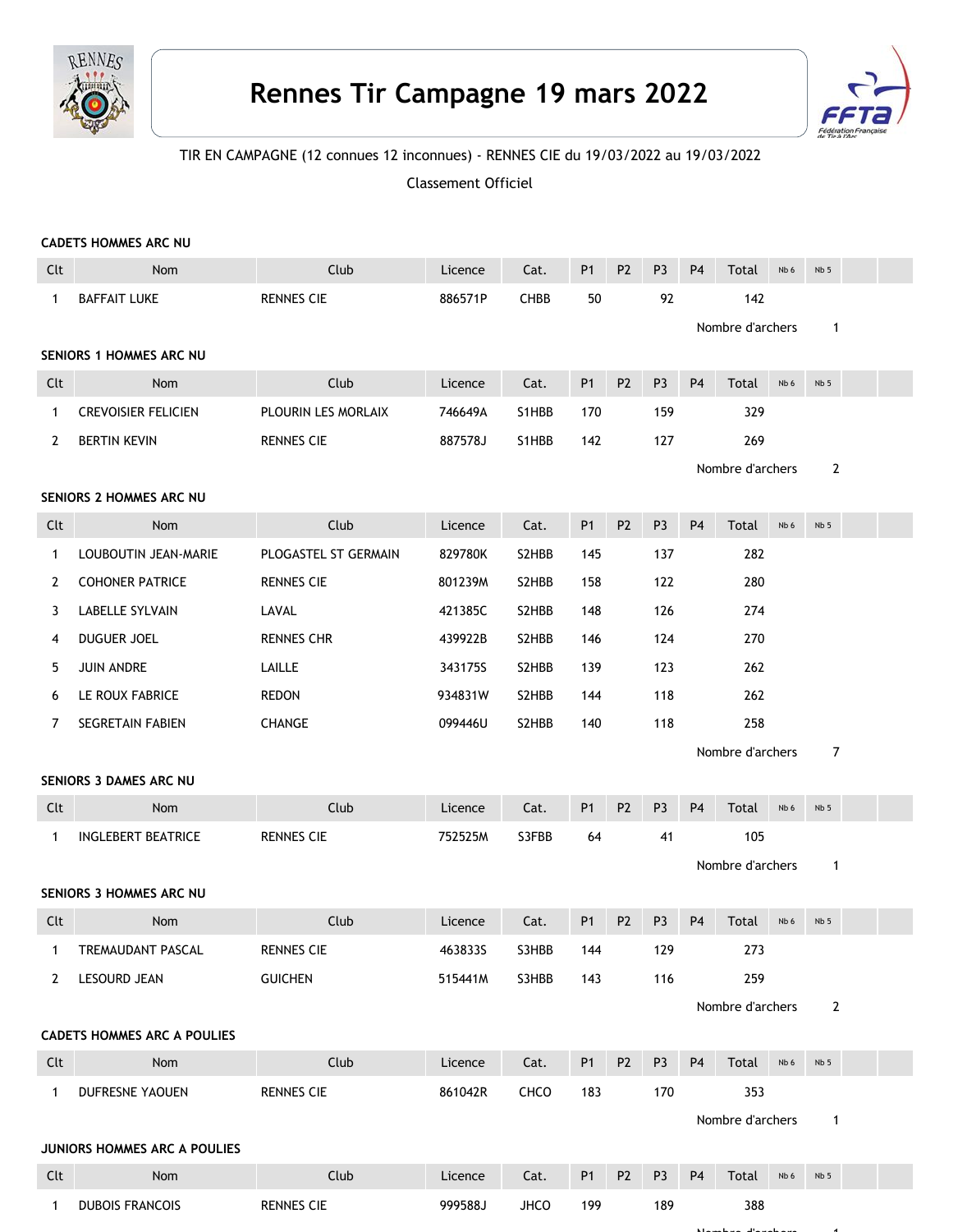## **SENIORS 1 HOMMES ARC A POULIES**

| Clt          | Nom                            | Club                  | Licence | Cat.                           | P <sub>1</sub> | P <sub>2</sub> | P <sub>3</sub> | P <sub>4</sub> | Total            | Nb 6 | Nb <sub>5</sub> |  |
|--------------|--------------------------------|-----------------------|---------|--------------------------------|----------------|----------------|----------------|----------------|------------------|------|-----------------|--|
| $\mathbf{1}$ | <b>ANGOT CORENTIN</b>          | <b>RENNES CIE</b>     | 722563V | S1HCO                          | 194            |                | 191            |                | 385              |      |                 |  |
| 2            | DIEVAL ETIENNE                 | PLEUMELEUC            | 271892K | S1HCO                          | 187            |                | 174            |                | 361              |      |                 |  |
| 3            | DAVID CLEMENT                  | LAVAL                 | 789614B | S1HCO                          | 180            |                | 168            |                | 348              |      |                 |  |
| 4            | <b>FAURE JEAN BAPTISTE</b>     | LAVAL                 | 457869J | S1HCO                          | 159            |                | 170            |                | 329              |      |                 |  |
|              |                                |                       |         |                                |                |                |                |                | Nombre d'archers | 4    |                 |  |
|              | SENIORS 2 DAMES ARC A POULIES  |                       |         |                                |                |                |                |                |                  |      |                 |  |
| Clt          | Nom                            | Club                  | Licence | Cat.                           | <b>P1</b>      | P <sub>2</sub> | P <sub>3</sub> | P <sub>4</sub> | Total            | Nb 6 | Nb <sub>5</sub> |  |
| $\mathbf{1}$ | <b>BABLEE AGNES</b>            | <b>RENNES CIE</b>     | 280537G | S2FCO                          | 150            |                | 157            |                | 307              |      |                 |  |
|              |                                |                       |         |                                |                |                |                |                | Nombre d'archers |      | $\mathbf{1}$    |  |
|              | SENIORS 2 HOMMES ARC A POULIES |                       |         |                                |                |                |                |                |                  |      |                 |  |
| Clt          | Nom                            | Club                  | Licence | Cat.                           | <b>P1</b>      | P <sub>2</sub> | P <sub>3</sub> | P <sub>4</sub> | Total            | Nb 6 | Nb 5            |  |
| $\mathbf{1}$ | <b>VANHAMME CYRIL</b>          | LAVAL                 | 334711S | S <sub>2</sub> HCO             | 194            |                | 186            |                | 380              |      |                 |  |
| 2            | CADORET ROMUALD                | <b>DONGES</b>         | 326921Z | S <sub>2</sub> HCO             | 187            |                | 186            |                | 373              |      |                 |  |
| 3            | <b>HALLEZ FREDERIC</b>         | LIFFRE                | 788532A | S <sub>2</sub> HC <sub>O</sub> | 190            |                | 181            |                | 371              |      |                 |  |
| 4            | LE CALVEZ MARC                 | LIFFRE                | 670014B | S <sub>2</sub> HCO             | 187            |                | 175            |                | 362              |      |                 |  |
| 5            | ROCHELLE CHRISTOPHE            | PLEUMELEUC            | 669172L | S <sub>2</sub> HCO             | 178            |                | 175            |                | 353              |      |                 |  |
| 6            | <b>DIEVAL FRANCOIS</b>         | LAILLE                | 255356L | S <sub>2</sub> HCO             | 176            |                | 171            |                | 347              |      |                 |  |
| 7            | <b>GIRARD PHILIPPE</b>         | PLOUMILLIAU PLOULEC'H | 741533P | S2HCO                          | 172            |                | 163            |                | 335              |      |                 |  |
|              |                                |                       |         |                                |                |                |                |                | Nombre d'archers |      | $\overline{7}$  |  |
|              | SENIORS 3 DAMES ARC A POULIES  |                       |         |                                |                |                |                |                |                  |      |                 |  |
| Clt          | Nom                            | Club                  | Licence | Cat.                           | <b>P1</b>      | P <sub>2</sub> | P <sub>3</sub> | P <sub>4</sub> | Total            | Nb 6 | Nb <sub>5</sub> |  |
| 1            | <b>DUCHESNE YANNICK</b>        | PLEUMELEUC            | 360875F | S3FCO                          | 162            |                | 146            |                | 308              |      |                 |  |
| $\mathbf{2}$ | <b>BAULER JEANNINE</b>         | HAGONDANGE            | 397228V | S3FCO                          | 157            |                | 144            |                | 301              |      |                 |  |
|              |                                |                       |         |                                |                |                |                |                |                  |      |                 |  |
|              |                                |                       |         |                                |                |                |                |                | Nombre d'archers |      | $\overline{2}$  |  |
|              | SENIORS 3 HOMMES ARC A POULIES |                       |         |                                |                |                |                |                |                  |      |                 |  |
| Clt          | Nom                            | Club                  | Licence | Cat.                           | <b>P1</b>      | P <sub>2</sub> | P <sub>3</sub> | P <sub>4</sub> | Total            | Nb 6 | Nb <sub>5</sub> |  |
| $\mathbf{1}$ | FROMENTEAU BERNARD             | PLEUMELEUC            | 279596J | S3HCO                          | 157            |                | 144            |                | 301              |      |                 |  |
|              |                                |                       |         |                                |                |                |                |                | Nombre d'archers |      | $\mathbf{1}$    |  |
|              | JUNIORS HOMMES ARC CLASSIQUE   |                       |         |                                |                |                |                |                |                  |      |                 |  |
| Clt          | Nom                            | Club                  | Licence | Cat.                           | <b>P1</b>      | P <sub>2</sub> | P <sub>3</sub> | P <sub>4</sub> | Total            | Nb 6 | Nb <sub>5</sub> |  |
| $\mathbf{1}$ | <b>VERZIER-ROUSSON IEWAN</b>   | <b>RENNES CIE</b>     | 820002G | <b>JHCL</b>                    | 171            |                | 165            |                | 336              |      |                 |  |
| $\mathbf{2}$ | LABOUSSE MATTEO                | <b>RENNES CIE</b>     | 959084H | <b>JHCL</b>                    | 146            |                | 148            |                | 294              |      |                 |  |
|              |                                |                       |         |                                |                |                |                |                | Nombre d'archers |      | 2               |  |
|              | SENIORS 1 DAMES ARC CLASSIQUE  |                       |         |                                |                |                |                |                |                  |      |                 |  |
| Clt          | Nom                            | Club                  | Licence | Cat.                           | P <sub>1</sub> | P <sub>2</sub> | P <sub>3</sub> | <b>P4</b>      | Total            | Nb 6 | Nb 5            |  |
| 1            | <b>VIVES MARION</b>            | <b>RENNES CIE</b>     | 685391R | S1FCL                          | 154            |                | 156            |                | 310              |      |                 |  |

Nombre d'archers 2

## **SENIORS 1 HOMMES ARC CLASSIQUE**